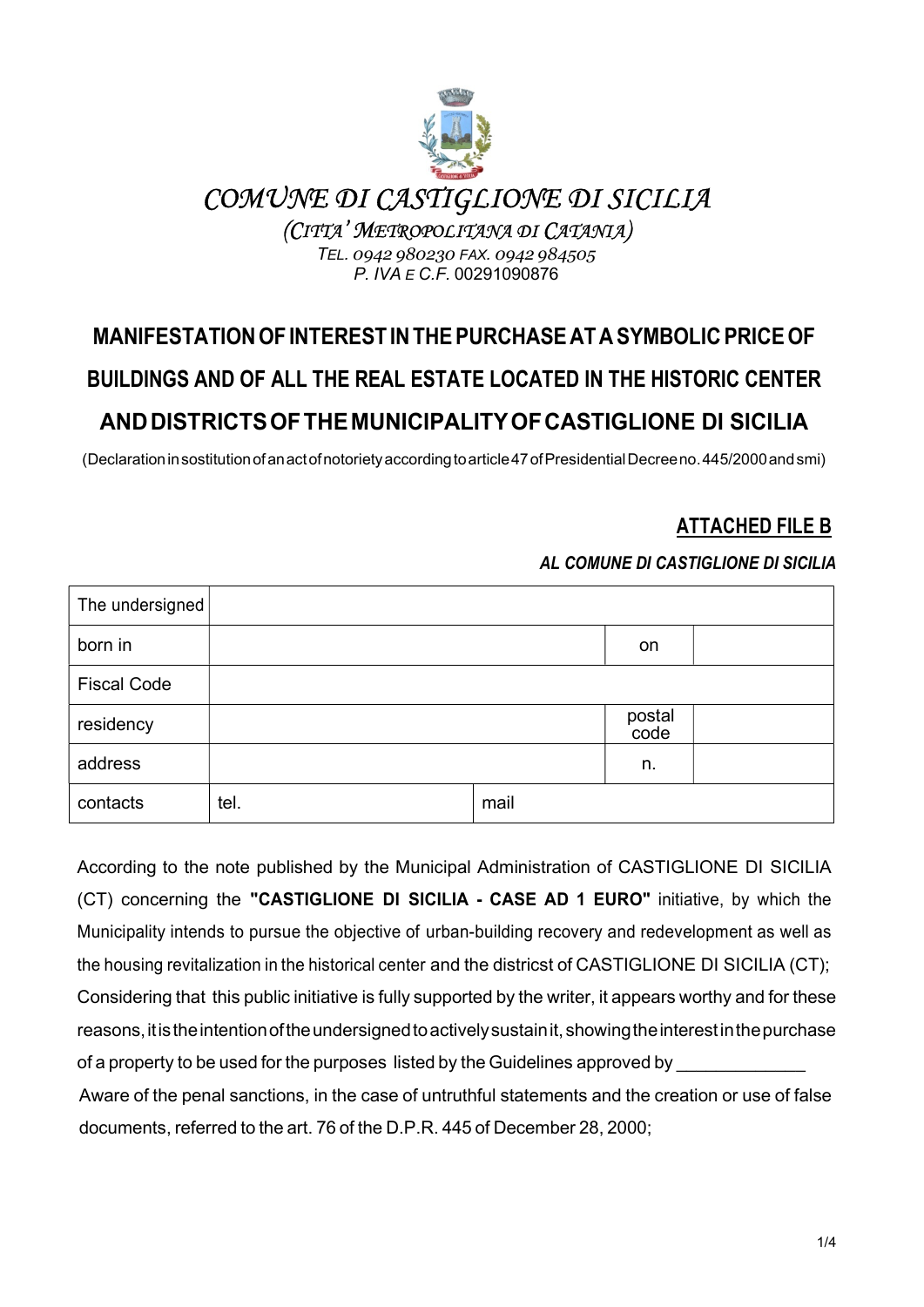### **DECLARES**

A) to express its will to join the public initiative called "CASTIGLIONE DI SICILIA - CASE AD 1 EURO" approved by the Municipality of CASTIGLIONE DI SICILIA (CT) with resolution of and with the aim of urban-building recovery and redevelopment as well as housing revitalization in particular, in the historic center and the districts of CASTIGLIONE DI SICILIA  $(CT)$ 

B) to be in possession of the qualifications required to be able to contract legitimately with the public administration, as (indicate the item of interest)

☐PHYSICAL PERSON;

☐Legal Representative of the following LEGAL SUBJECT named:

with Registered Office located in

in Via/Piazza (adress)

 $C.F.P.IVA$ 

With this declaration, compiled by the Legal Representative, the same declares that, the eventual shareholders having the administration of the juridical subject, are in possession of the requisites for being able to contract legitimately with the public administration;

C) to express the will to acquire the property, marked with the code n.

of the "CASE AD 1

EURO" and that, adhering to the request of the private owner, I undertake and oblige myself to support and / or refund the expenses incurred in the period of the availability of the asset to the Municipality (taxes and fees, local and state), as well as the expenses, none excluded, in any case connected to the regular passage of ownership of the property (notaries, tax, transfer, succession, even late, any building amnesties, etc.)

D) to undertake the finalize of the signing of the purchase and sale agreement with the private seller, as well as set up the guarantee policy as per letter G) below, within no. 2 (two) months from the approval of the assignment deeds, by the Municipality, unless the extensions duly justified and authorized by the Municipality, under penalty of forfeiture;

E) to undertake the preparation and the deposit in the Office of the Municipality of the project for the restructuring, restoration, restoration and/or renovation and redevelopment of the property acquired, according to the existing regulations at the time and according to the chosen destination, within and no more than n. 6 (six) months from the signing of the sales contract with the seller, unless the extensions duly justified and authorized by the Municipality;

F) to undertake the start the works no later than n. 12 (twelve) months from the issue of the building permit, or equivalent act according to the law, and the conclusion by and no later than the deadline of n. 2 (TWO) years from the date of stipulation of the contract, unless the extensions duly justified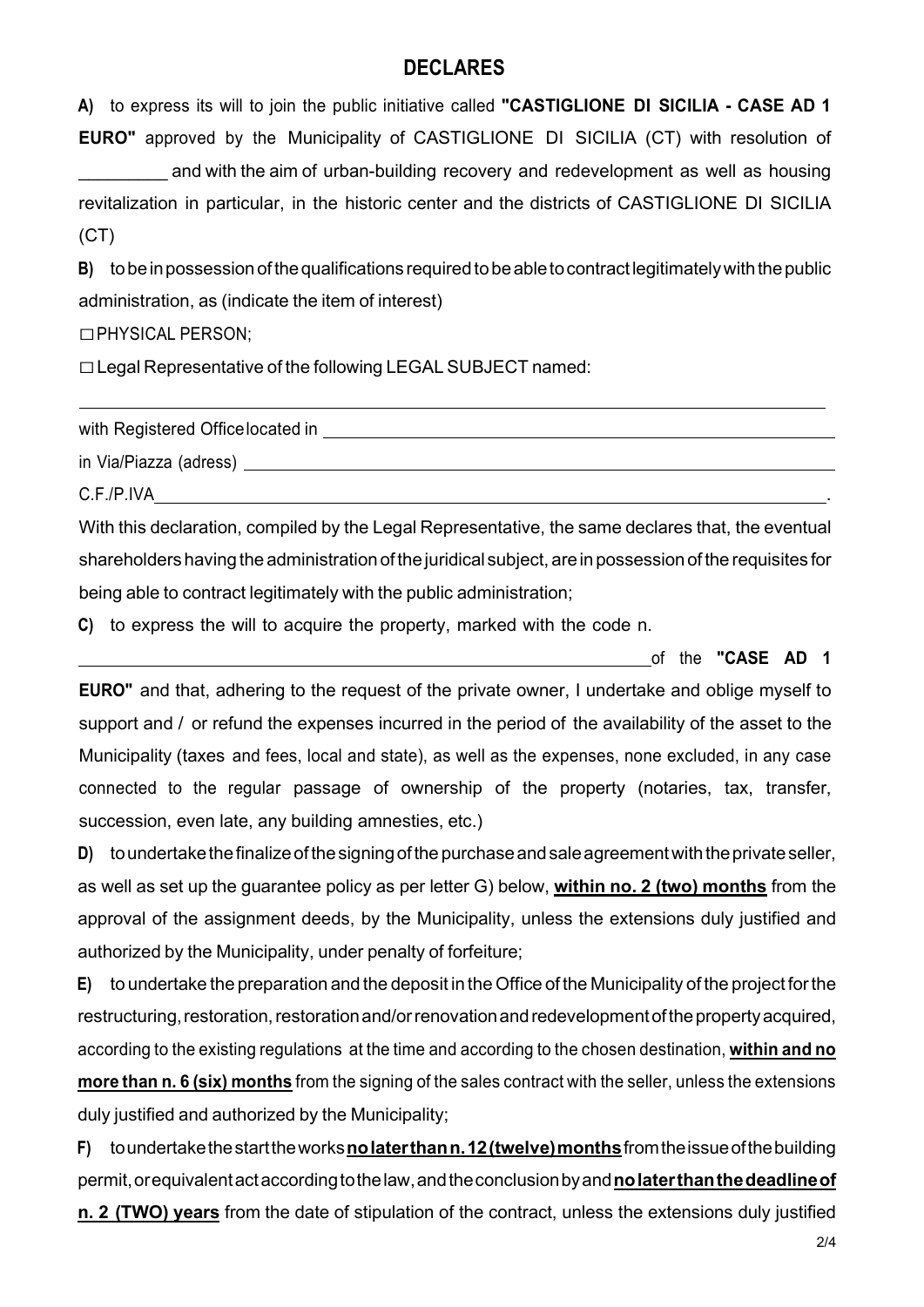and authorized by the Municipality;

G) to undertake the stipulation of a specific surety policy, within the terms referred in the letter D) in favor of the Municipality of CASTIGLIONE DI SICILIA in the amount of € 4.000,00 valid for n. 4 (four) years and six months, and renewable at the request of the Municipality at the time of granting of any extensions, to guarantee the effective compliance with the obligations referred in the previous letters E) and F). This guarantee must expressly provide for the waiver of the benefit of the prior enforcement of the principal debtor, the waiver of the exception pursuant to Article 1957, paragraph 2, of the Civil Code, as well as the operation of the guarantee within fifteen days, upon simple written request of the Municipality.

In the event of non-fulfillment by the purchaser or non-compliance with the commitments assumed and declared, the Municipality will proceed to forfeit the deposit.

H) to be aware of the fact that the Municipality of CASTIGLIONE DI SICILIA, as part of the initiative, plays the role of principal bearer of the public interests described in point n. 1) and guarantor of compliance of the clauses provided by the Guidelines to protect the interests involved.

I) to be also informed, according to and for the purposes of the D.Lgs. n. 196/2003, that the personal data collected will be processed, even with IT tools, exclusively in the context of the procedure for which this declaration is made;

L) that in order to allow the Municipality of CASTIGLIONE DI SICILIA to draw up a special ranking for the assignment of the building, based on the provisions of point n. 4) of the Guidelines, the following offer will be produced indicating its manifestation of intention and commitment in this regard (for criteria a), b), c),

d) sign with a cross the column "OFFERING", according to the criterion e) and indicate the improvement of the offer both in numbers and letters):

|                                              | <b>TECHNICAL AND ECONOMIC OFFER</b> |                 |                                      |
|----------------------------------------------|-------------------------------------|-----------------|--------------------------------------|
| <b>CRITERION</b>                             |                                     | <b>OFFERING</b> | <b>BY MUNICIPAL</b><br><b>OFFICE</b> |
| a) Commitment for the conclusion             | within n. 6 months                  |                 |                                      |
|                                              | within n. 1 year                    |                 |                                      |
| of the work, from the issue of the<br>permit | within n. 2 years                   |                 |                                      |
|                                              | within n. 3 years                   |                 |                                      |
|                                              | First house                         |                 |                                      |
| b) Destination of the real estate            | Receptive, commercial, artisan      |                 |                                      |
|                                              | Second house                        |                 |                                      |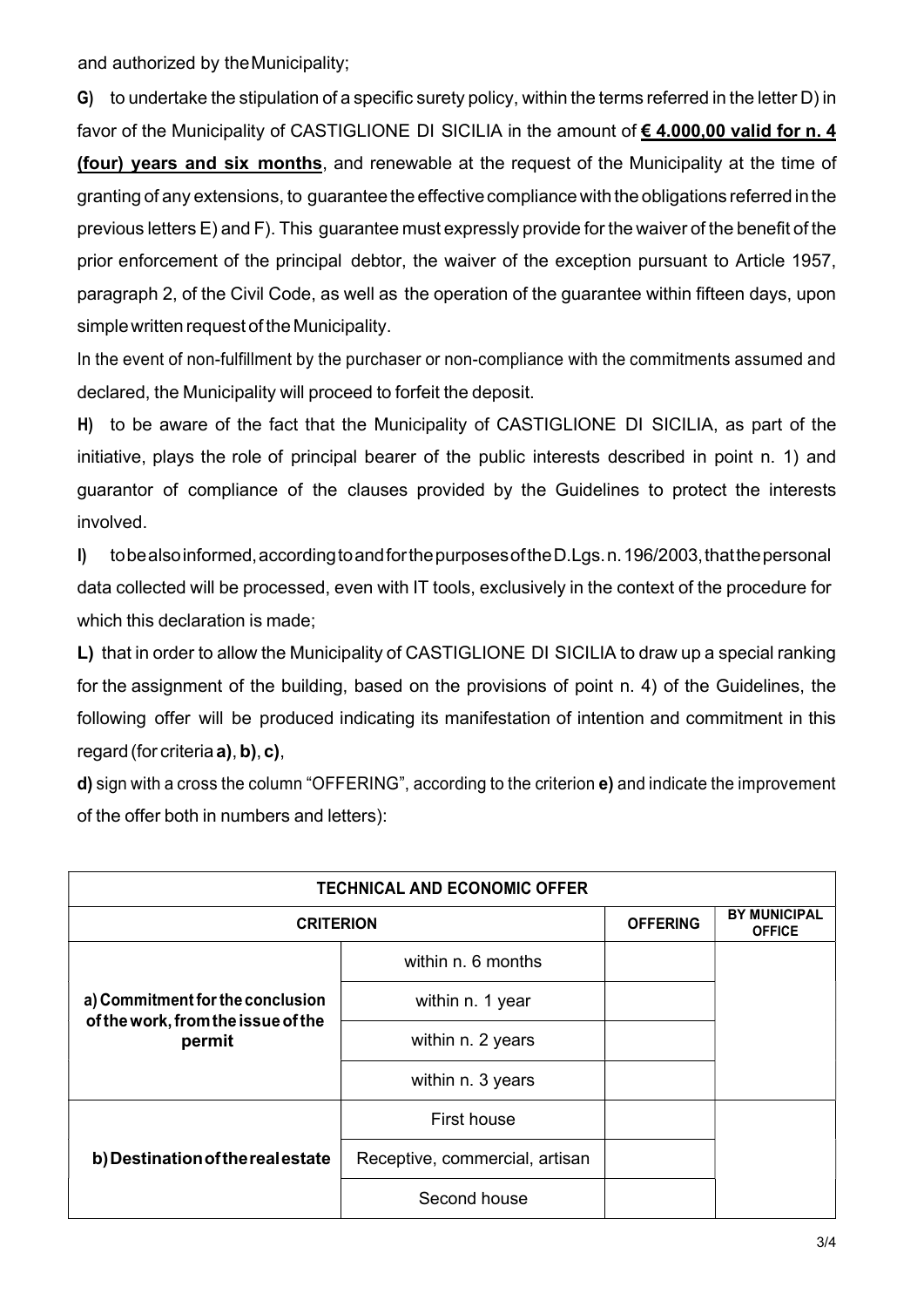| c) Use of local workers (design-<br>execution)                      | <b>YES</b>        | N <sub>O</sub> |  |  |
|---------------------------------------------------------------------|-------------------|----------------|--|--|
|                                                                     |                   |                |  |  |
| d) Real estate inspection $(*)$                                     | <b>YES</b>        |                |  |  |
|                                                                     | <b>NO</b>         |                |  |  |
| e) Improved offer compared to the<br>starting price of $\epsilon$ 1 | €                 |                |  |  |
|                                                                     | (in numbers)      |                |  |  |
|                                                                     |                   |                |  |  |
|                                                                     | €<br>(in letters) |                |  |  |

(\*) Regarding the attribution of the score related to "Real estate inspection" it is specified that a specific certification must be attached to the present request, signed by the owner of the property to be purchased or by a delegate of the Municipality of CASTIGLIONE DI SICILIA.

The Declarant

(place, date)

,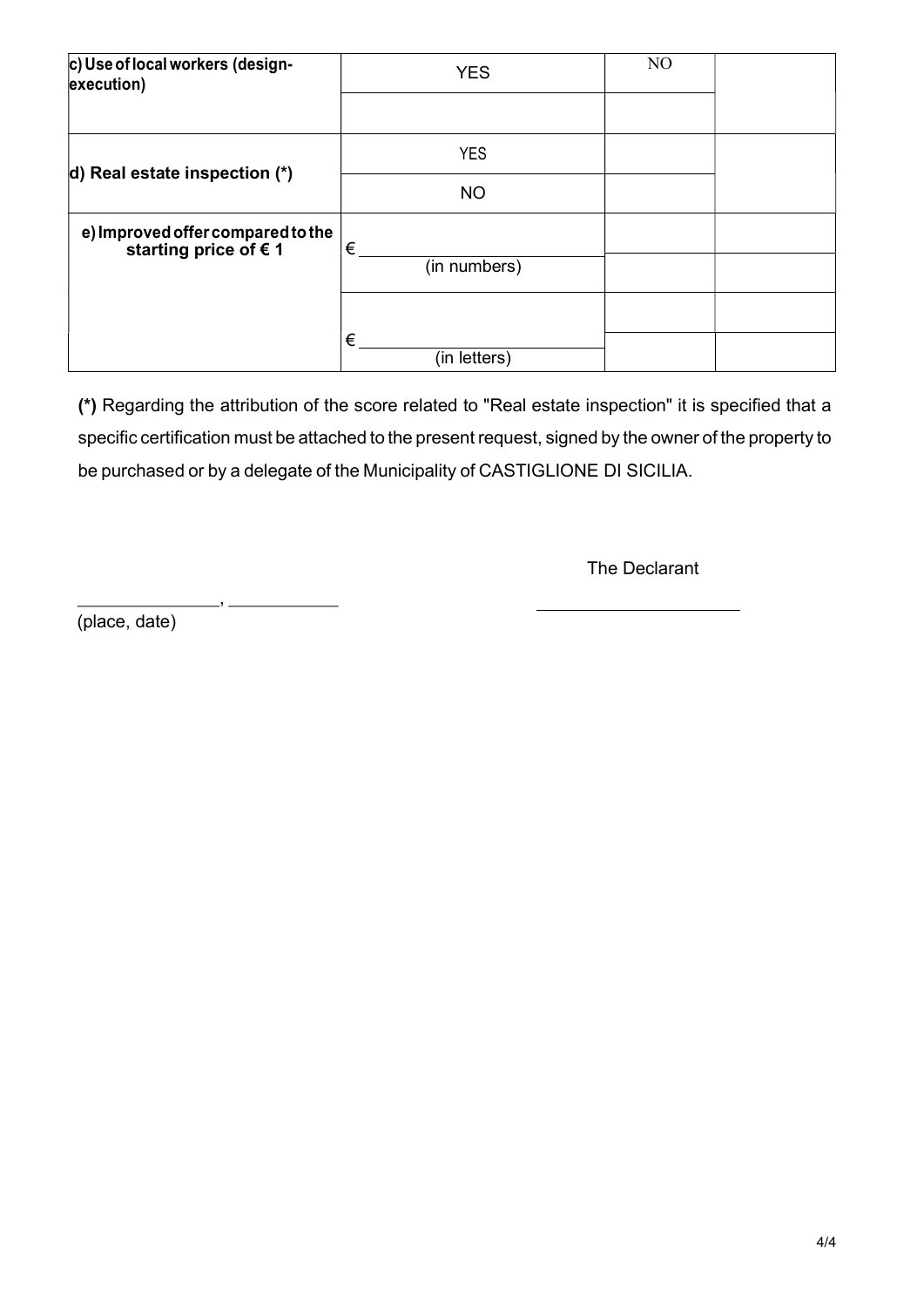Please attach:

a) A brief technical-explanatory report of the recovery proposal that the proposer intends to implement, indicating the type of intervention in relation to the priorities defined by the municipal administration, namely: the intended use of the recovered building and the building intervention necessary for the definition of the work;

b) unauthenticated copy of the declarant's identity document (mandatory);

c) any certification/report relating to the inspection of the building